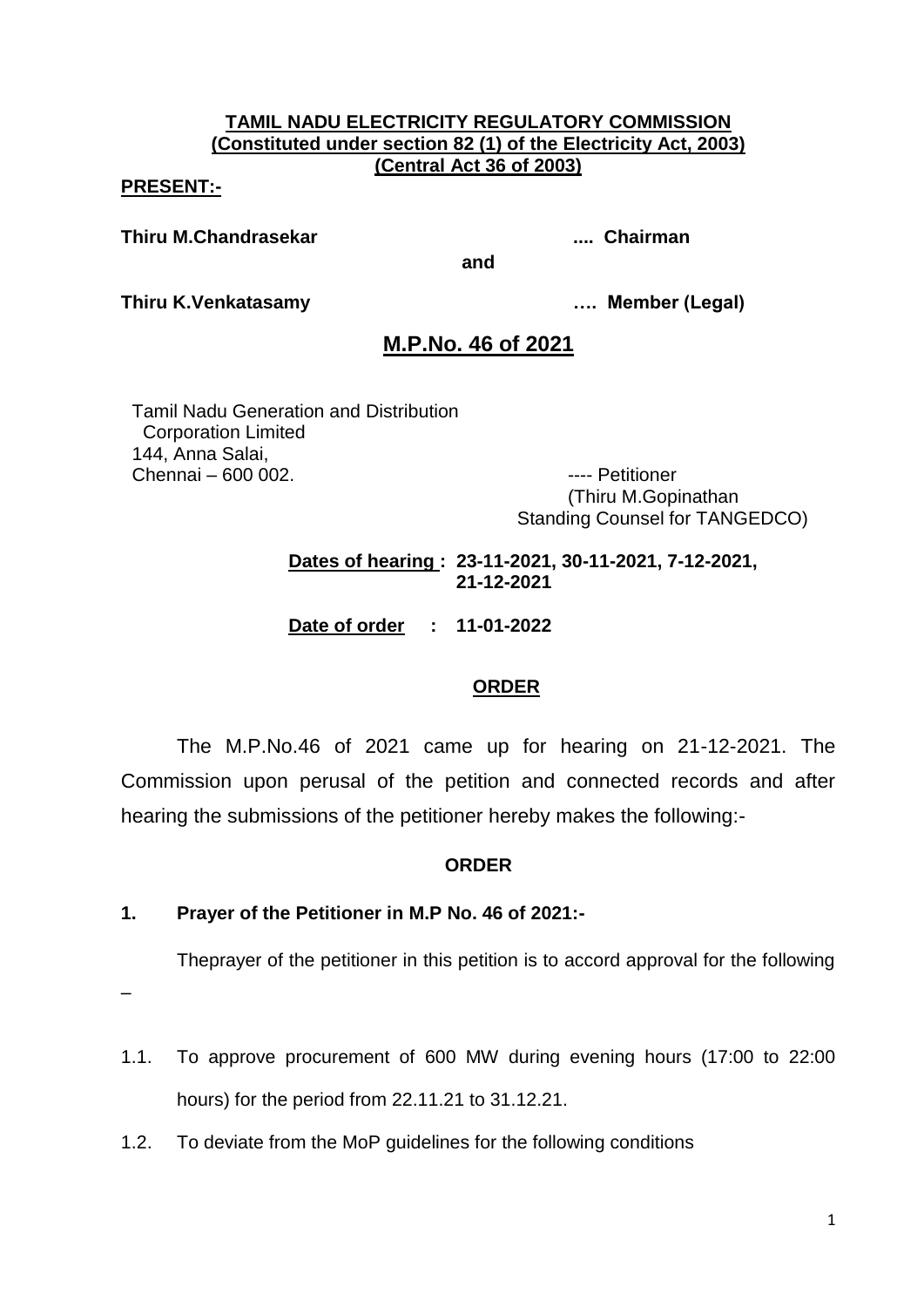- a) to delete payment security clause and contract performance guarantee clause in lieu of each other.
- b) to refund the EMD after completion of the contract satisfactorily.
- c) to fix the validity of the tender 30 days from the date of e-Reverse Auction process (excluding the date of of e-RA).
- d) to delete change in law clause since duration of contract is for a short period; and

2. To float Tender No TANGEDCO/SHORT/PP-16-2021 for the procurement of 600 MW during evening hours (17:00 to 22:00 hours) for the period from 22.11.2021 to 31.12.2021.

## **2. Facts of the Case:-**

2.1. The petition has been filed to procure 600 MW for the period from 22.11.2021 to 31.12.2021during 17.00 hrs to 22.00 hrs.

2.2. A short term tender (TANGEDCO/SHORT/PP 16 - 2021) has been proposed to be floated for procurement of power from 22.11.21 to 31.12.21 as detailed below based on day ahead forecast of demand, any additional peak requirement will be managed through power procurement from exchanges and requested for approval.

| Period               | Duration             | MW  |
|----------------------|----------------------|-----|
| 22.11.21 to 30.11.21 | 17:00 to 22:00 hours | 600 |
| 01.12.21 to 31.12.21 |                      | 600 |

## **3. Contentions of the Petitioner:-**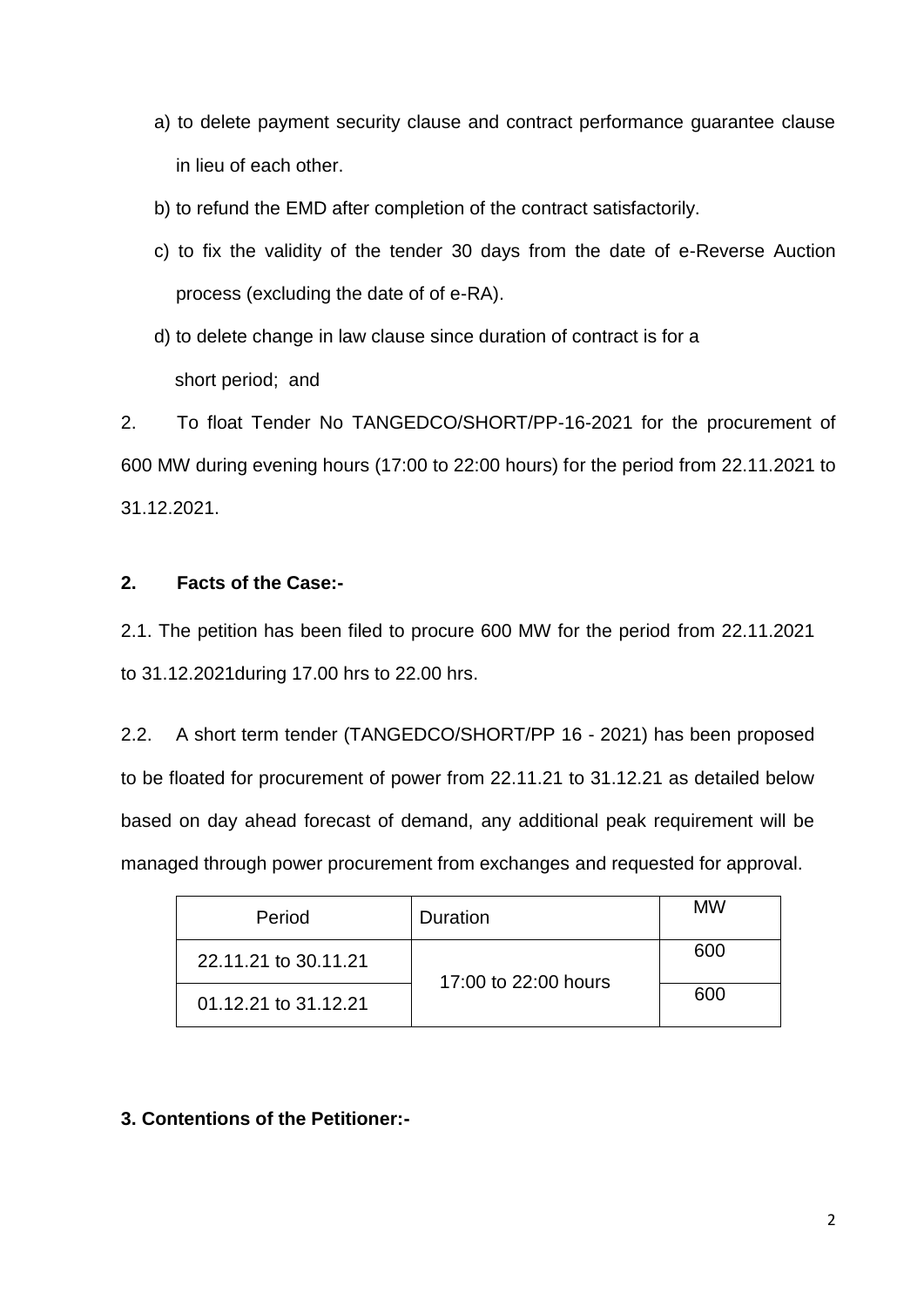3.1.The petitioner has stated that all time high demand met by TANGEDCO and the all time high consumption in the State of Tamil Nadu is as below.

| a. All time high demand      | 16845.5 MW | 10.04.2021 |
|------------------------------|------------|------------|
| b. All time high consumption | 372.702 MU | 09.04.2021 |

Restriction and Control measures (R&C) in the State have been lifted with effect from 05.06.2015 and directions of the GoTN issued under Section-11 of Electricity Act 2003 have been revoked with effect from 01.06.2016.

3.2. The schools and colleges have reopened from September'2021 in phased manner and IT firms, cinema theatres also resumed their operations post Covid lockdown. Industrial operations have also gained momentumand that the demand over the grid is likely to increase further in view of relaxations from Covid restrictions. Hence, in order to ensure the availability of power for the benefit of public, it becomes essential to procure power during evening peak hours to meet the demand at evening peak hours during November 2021 and December 2021.

3.3. It is estimated by TANTRANSCOthat the requirement may be in the orderof 600 MW and 900 MW during evening hours (17:00 to 22:00 hours) of November'2021 and December'2021 respectively.Based on day ahead forecast of demand, any additional peak requirement will be managed through power procurement from exchanges.

3.4. Therefore, a short term tender (TANGEDCO/SHORT/PP 16 - 2021) has been proposed to be floated for procurement of power from 22.11.2021 to 31.12.2021 as detailed below:-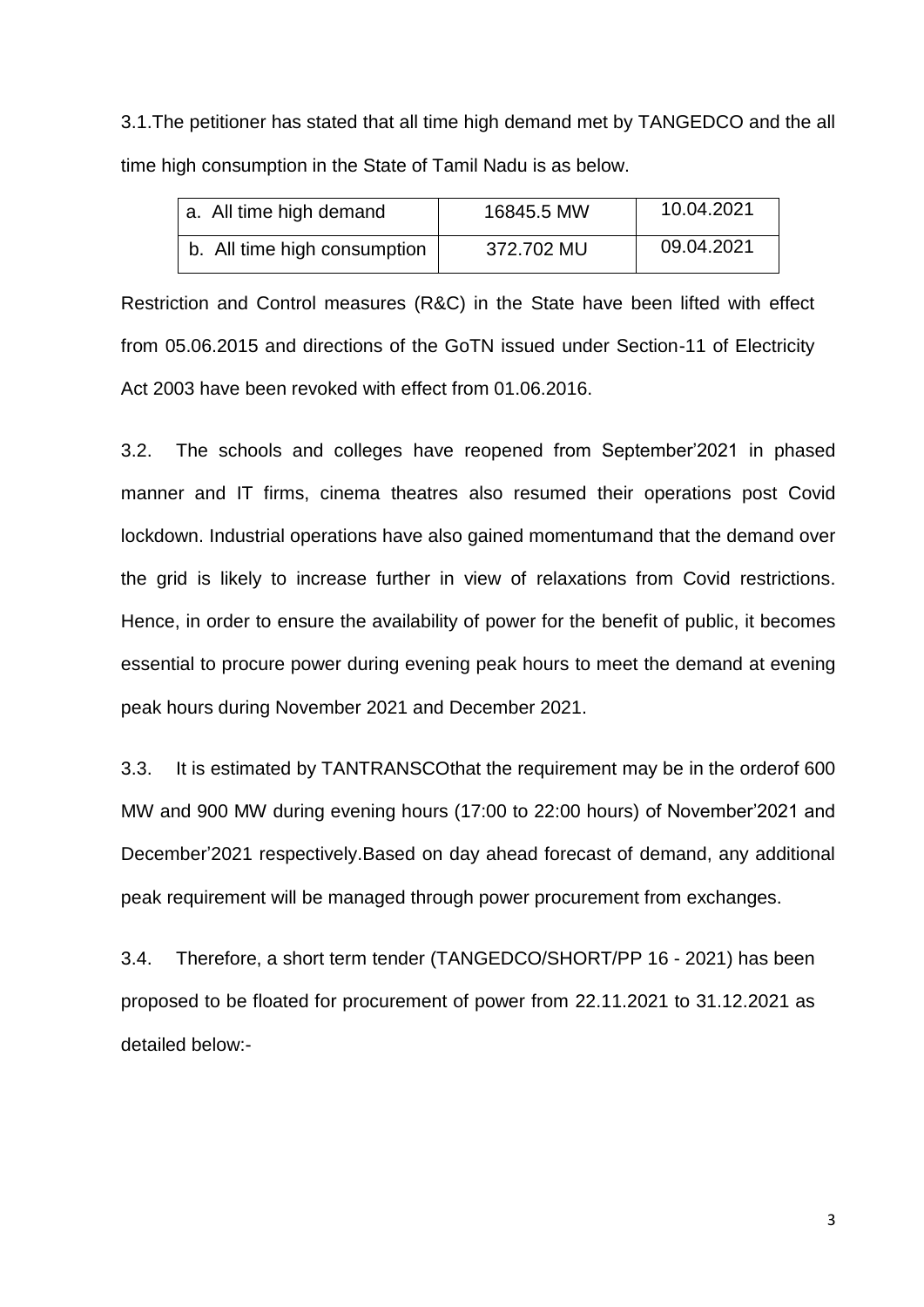| Period                   | Duration             | <b>MW</b> |
|--------------------------|----------------------|-----------|
| 22.11.2021 to 30.11.2021 | 17:00 to 22:00 hours | 600       |
| 01.12.2021 to 31.12.2021 |                      | 600       |

3.5. Also stated that, in general, the response for the short term tender floated by TANGEDCO has been good and tariff emerged is reasonable. Therefore, TANGEDCO may tie up the full required quantum of 600 MW in this process.

3.6. To enable the successful bidders to book transmission corridor in advance, tender process is to be initiated and finalized at the earliest. Hence Tender notice has been published in newspapers and uploaded in websites on 04.11.2021.

3.7. Under the above circumstances, the petitionerhas sought approval for deviations from MOP guidelines in the short term tender for the following:

- (i) deletion of payment security clause viz opening of Letter of Credit,
- (ii) deletion of Contract Performance Guarantee clause,
- (iii) to release the BG/EMD after the completion of contract
- (iv) to fix the validity of the tender 15 days from the date of e-Reverse Auction process (excluding the date of of e-RA).
- (v) deletion of change in law clause and

3.8. The approval for following deviations/ modification in the GOI guidelinesis sought by the Petitioner.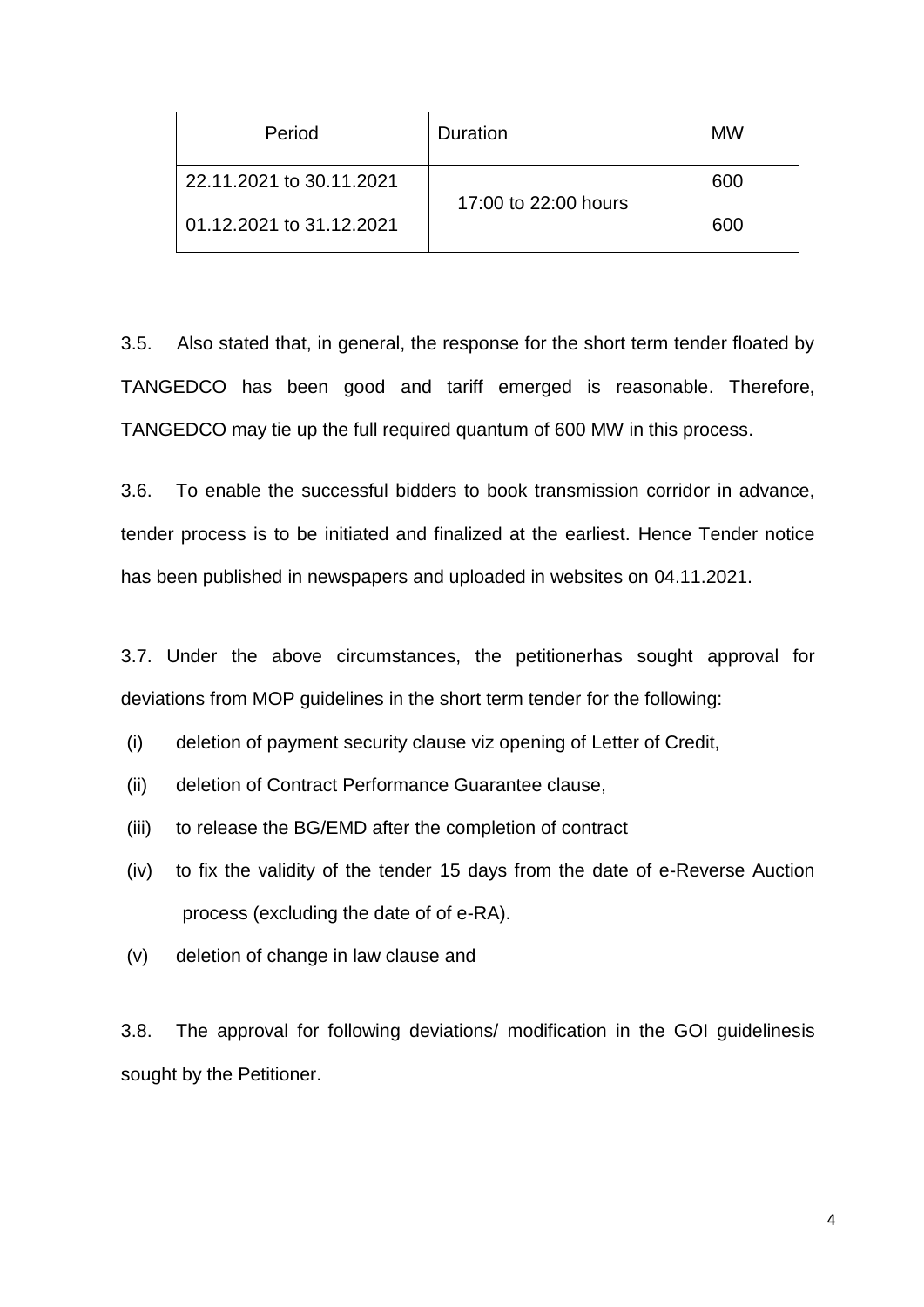| SI             | <b>Guidelines</b>                   | Details of Terms and Conditions to be                |  |
|----------------|-------------------------------------|------------------------------------------------------|--|
| No             |                                     | incorporated in NIT                                  |  |
| 1              | a) The<br>be<br>procurer<br>may     | TANGEDCO will not insist CPG vis-à-                  |  |
|                | required to provide revolving       | vis Bidder shall not insist LC from                  |  |
|                | credit<br>(LC)<br>letter<br>Οf      | TANGEDCO. i.e. LC clause and CPG                     |  |
|                | equivalent to 100% of the           | clause mutually stands deleted.                      |  |
|                | weekly<br>energy                    |                                                      |  |
|                | corresponding to contracted         |                                                      |  |
|                | capacity at the tariff indicated    |                                                      |  |
|                | in PPA. LC shall be opened          |                                                      |  |
|                | prior to commencement of            |                                                      |  |
|                | supply of power.                    |                                                      |  |
|                | b) The successful bidder may        |                                                      |  |
|                | be required to furnish CPG          |                                                      |  |
|                | within 7 days from the date         |                                                      |  |
|                | of selection as successful          |                                                      |  |
|                | bidder.                             |                                                      |  |
| $\overline{2}$ | EMD of the successful<br><b>The</b> | will<br>refunded<br>The<br><b>EMD</b><br>after<br>be |  |
|                | bidders should be refunded after    | completion<br>of<br>the<br>contract                  |  |
|                | furnishing CPG.                     | satisfactorily.                                      |  |
| 3              | Validity of bid shall be till the   | Validity of the bids shall be 15 days                |  |
|                | time of signing of PPA.             | from the date of e-Reverse Auction                   |  |
|                |                                     | process (excluding the date of e-RA).                |  |
| 4              | Change in law shall include any     | Since the tender is invited for short                |  |
|                | change in taxes, duties, cess       | period at firm price, change in law will             |  |
|                |                                     | not be applicable.                                   |  |

3.9.Also stated that the petitioner will approach the commission on finalizing the tender for tariff adoption separately.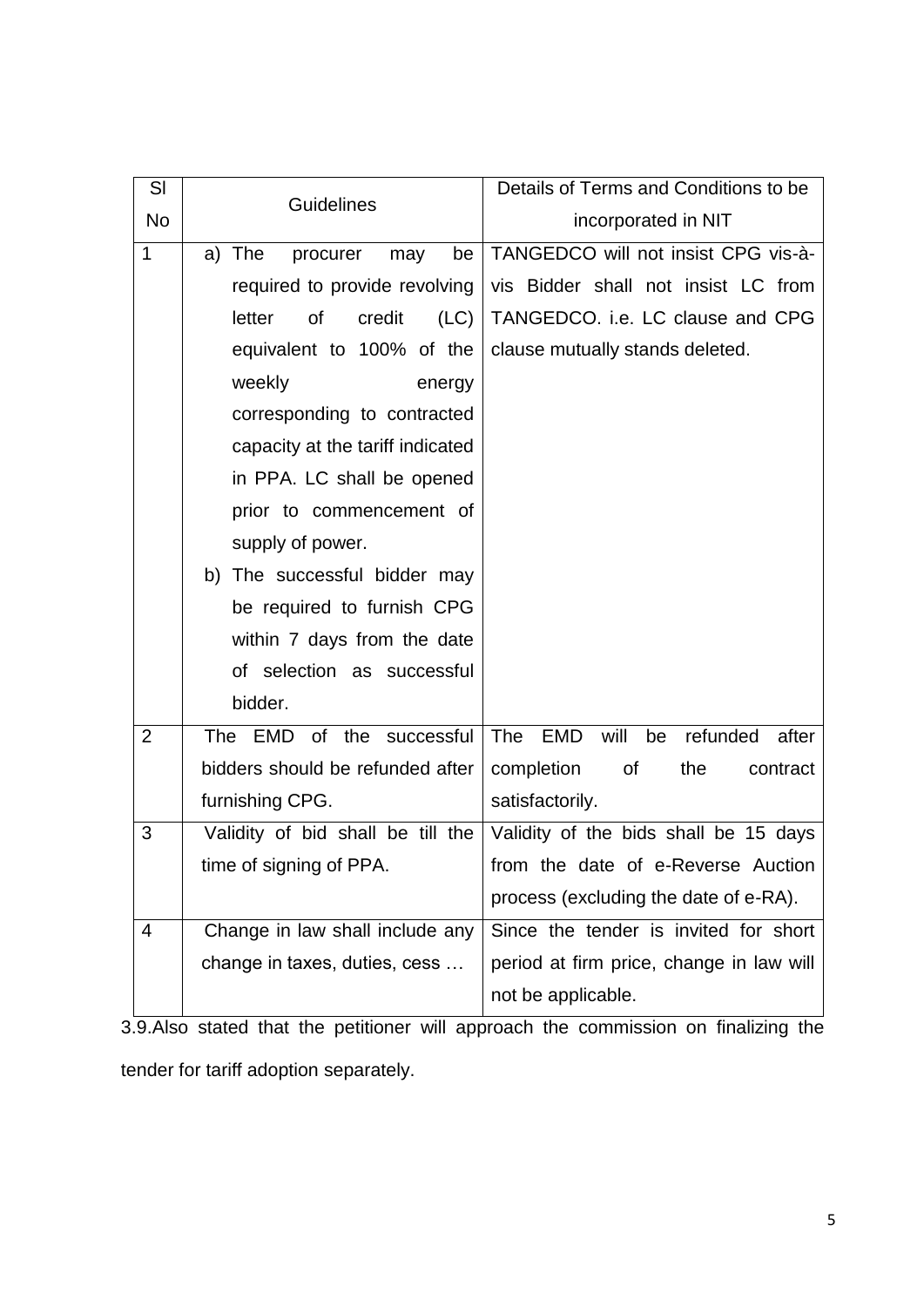# **4. Additional Affidavit filed by the Petitioner in terms of the Daily Order dated 23-11-2021:-**

4.1. The Commission while hearing the petition on 23.11.2021, had directed to file an affidavit explaining the actual shortage, demand forecast, last year peak demand in November2021 and December 2021 and set out reasons for procurement for the purpose of approval.

4.2. In this regard, the details of present availability during lighting peak hours and last year peak demand with source wise break up are as follows:

| <b>Sources</b> | <b>Present</b><br><b>Availability during</b><br><b>Lighting Peak</b> | <b>Remarks</b>                                                                         |  |
|----------------|----------------------------------------------------------------------|----------------------------------------------------------------------------------------|--|
| Hydro          | 1400                                                                 | 300 MW will get reduced<br>whenever Mettur Dam<br>demand reduced to 0                  |  |
| Thermal        | 2700                                                                 | Reduced generation of<br>NCTPS, NCTPP & MTPP<br>(due to ESP ash evacuation<br>problem) |  |
| Gas            | 200                                                                  | Less generation due to low<br>gas yield.                                               |  |
| <b>IPP</b>     | 250                                                                  | SEPC generation of 525<br>MW will be included once<br>SEPC declared COD.               |  |
| <b>CGS</b>     | 4240                                                                 | Less schedule due to coal<br>shortage                                                  |  |
| <b>LTOA</b>    | 1900                                                                 | Less schedule due to coal<br>shortage                                                  |  |
| <b>MTOA</b>    | <b>NIL</b>                                                           | Coal shortage                                                                          |  |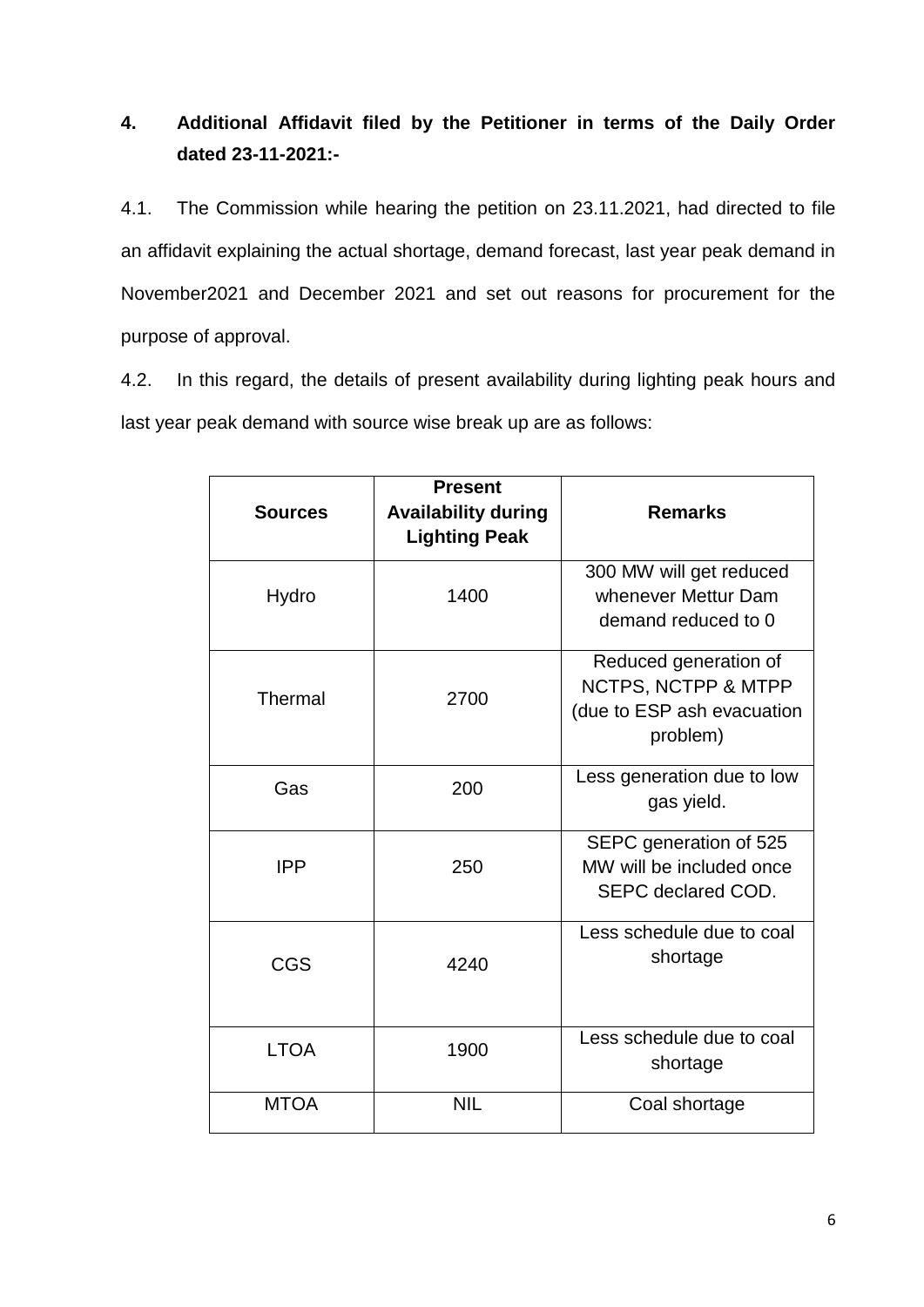| <b>STOA</b>                              | 200     | Through TAM |  |
|------------------------------------------|---------|-------------|--|
| <b>CPP</b>                               | 250     | Coal issues |  |
| Wind                                     | 300     | Off season  |  |
| <b>Total Availability</b>                | 11440   |             |  |
| Anticipated<br>Demand                    | 13500   |             |  |
| Surplus / Deficit                        | $-2060$ |             |  |
| <b>Power Purchase</b><br>through markets | 2060    |             |  |

| Last year Peak Demand                                              |                  |               |  |
|--------------------------------------------------------------------|------------------|---------------|--|
| <b>Sources</b>                                                     | November<br>2020 | December 2020 |  |
| Date                                                               | 03-11-2020       | 28-12-2020    |  |
| Hydro                                                              | 1533             | 1179          |  |
| <b>Thermal</b>                                                     | 2455             | 2155          |  |
| Gas                                                                | 264              | 157           |  |
| <b>IPP</b>                                                         | 37               | 294           |  |
| <b>CPP</b>                                                         | 741              | 834           |  |
| Wind                                                               | 85               | 86            |  |
| Solar                                                              | 0                | 0             |  |
| <b>CGS</b>                                                         | 4166             | 4797          |  |
| <b>Power Purchase</b><br>(LTOA, STOA+<br>Exchange in peak<br>hours | $3603 + 2061$    | $2799 + 1514$ |  |
| Demand                                                             | 14945            | 13815         |  |

4.3. The reasons for the procurement of 600 MW power during evening hours are stated by TANTRANSCO are as follows: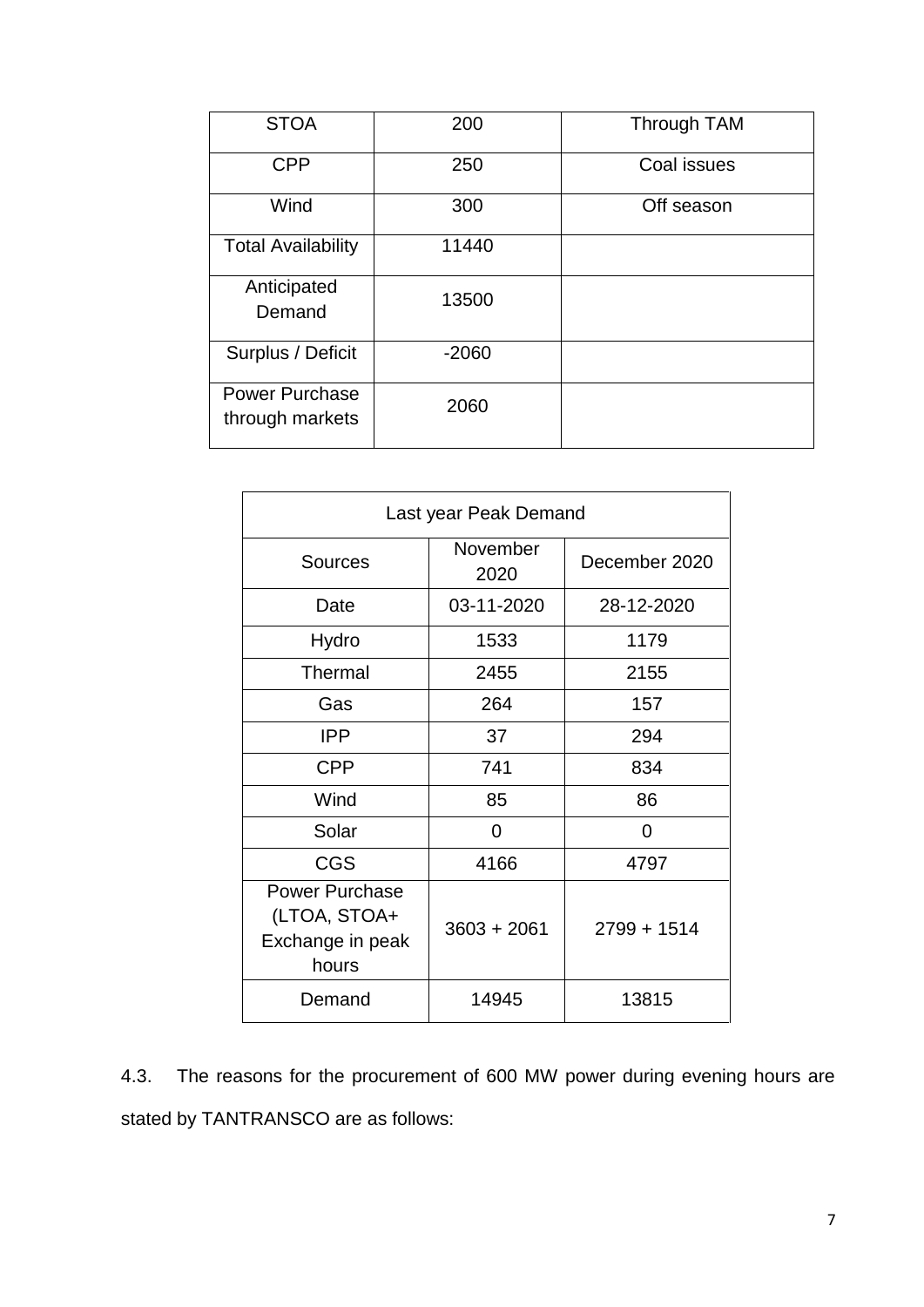- (a) Hydel power is maximized to 1400 MW in peak hours.
- (b) Under Renewable Energy only wind generation of 300 MW has been considered since the requirement discussed is only for evening peak hours.
- (c) Demand Forecasting has been done by TN SLDC on daily basis considering change in weather conditions then and there.
- (d) To mitigate for the shortfall in the solar generation to the tune of 2000-2500 MW which is not available during the lighting peak (17:00 to 22:00 hrs) the purchase of peak power is utmost essential to meet the peak loads.
- (e) The increase in peak hours requirement is due to addition of solar capacity over the years without any increase in base availability and no balancing mechanism available in TN system to compensate the solar generation in peak hours. When more solar capacity added in future years without any balancing mechanism the more the dependability on markets or other source in peak hours.

TN SLDC is taking into account of all available sources and ensures its optimum utilization and thereafter the shortfall if any is purchased in the day ahead IRTM. Hence in order to reduce the burden of purchase from power exchanges, a quantum of 600 MW firm power is essentially required during peak hours.

- 4.4. It is further statedby the petitioner that
	- (i) Out of 500 MW RTC power under MTOA, 400 MW supply is likely to be commenced from January'2022.
	- (ii) The procurement of power of 1000 MW under MTOA is under process, hence it is not considered under availability of power and

8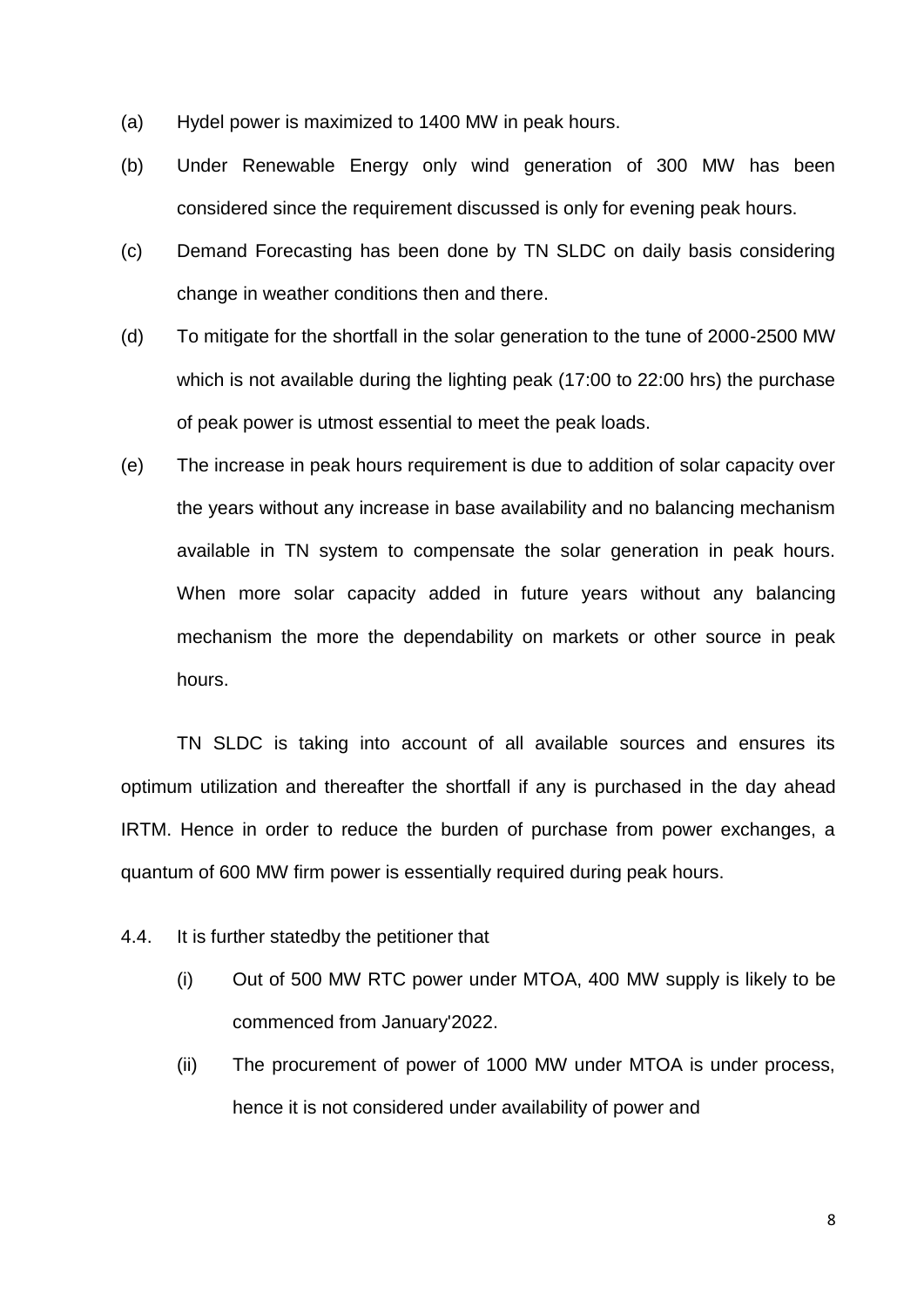(iii) M/s.SEPC Power Co. Ltd. / Tuticorin is yet to achieve COD and hence it is not considered.

4.5. Considering this valid points TANGEDCO had filed this Miscellaneous Petition before the Commission and initiated tender process for procuring 600 MW power during 17:00 to 22:00 hrs only by publishing the Request for Proposal (RfP) in MoP's e-bidding portal (DEEP) on 04.11.2021.

4.6. The non-financial technical bids were opened on 15.11.2021. Totally 4 bids received from 2 bidders are as follows:

| SI.No. | Name of the Bidder | No. of Bids |
|--------|--------------------|-------------|
|        | NVVN Ltd.          |             |
|        | Manikaran Ltd.     |             |
|        | Total No. of Bids  |             |

4.7. The initial price offer was opened on 16.11.2021 and the e-reverse auction also taken place on the same day. The details of the bidders and rate emerged per unit in e-reverse Auction (e-RA) are as follows:

| SI. | Period                      | Name of the Bidder /                                 | Quantum     | Rate per unit        |
|-----|-----------------------------|------------------------------------------------------|-------------|----------------------|
|     |                             | Source                                               | offered     | offered during e-    |
| No. |                             |                                                      | during e-RA | <b>RA</b> Auction in |
|     |                             |                                                      | in MW       | Rs.                  |
| 1   | 22-11-2021 to<br>30-11-2021 | Manikaran Power Ltd. /<br><b>DB Power</b>            | 40          | 6.90                 |
| 2   |                             | NVVN / Jaypee Nigrie<br>Super Thermal Power<br>Plant | 100         | 8.75                 |
| 3   |                             | <b>NVVN</b><br>Sembcorp<br>Energy India Ltd.         | 100         | 8.99                 |
| 4   |                             | NVVN /<br>Jindal Power<br>Ltd.                       | 100         | 9.42                 |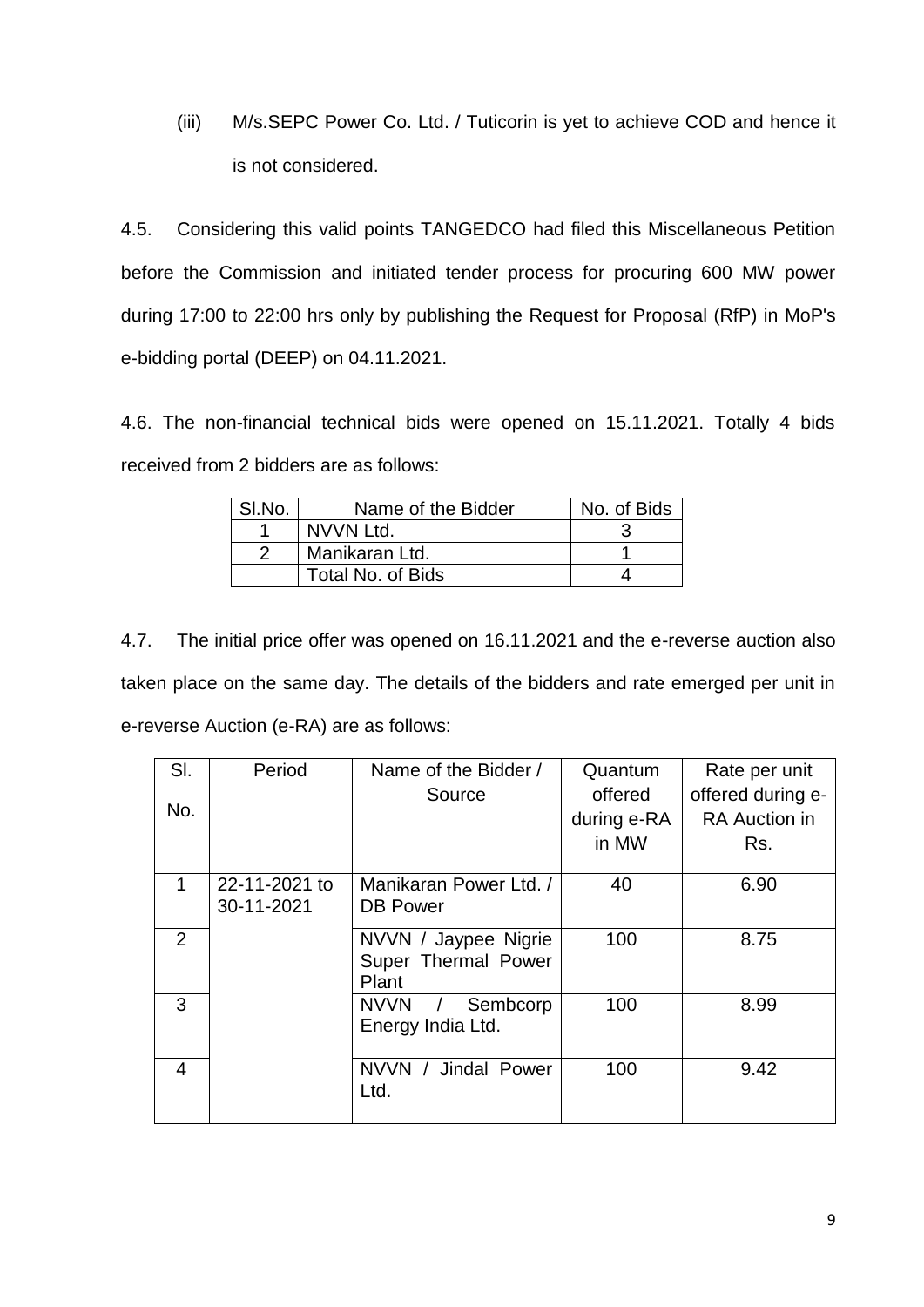| 5 | 01-12-2021 to<br>31-12-2021 | Manikaran Power Ltd. /<br><b>DB Power</b>            | 40  | 7.00 |
|---|-----------------------------|------------------------------------------------------|-----|------|
| 6 |                             | NVVN / Jaypee Nigrie<br>Super Thermal Power<br>Plant | 100 | 8.75 |
|   |                             | NVVN /<br>Sembcorp<br>Energy India Ltd.              | 100 | 8.99 |
| 8 |                             | NVVN / Jindal Power<br>Ltd.                          | 100 | 9.42 |

4.8. On further price negotiation with L1 (Manikaran), the rate offered by them are Rs.6.40 and Rs.6.50 per unit for November 2021 and December 2021 respectively. The price during peak hours in power exchange stands at Rs.4.10 from 01.11.2021 to 29.11.2021. Hence TANGEDCO has satisfied the above requirements through power exchanges during November 2021 and negotiation is under process for obtaining competitive rate for December 2021.

#### **5. Findings of the Commission:-**

The petitioner has filed this petition seeking approval for procurement of 600 MW power during evening hours (17.00 to 22.00 hours) for the period from 22.11.2021 to 31.12.2021. In this connection the petitioner has also floated Tender vide No.TANGEDCO/ Short / PP-16-2021 through e-bidding portal (DEEP) and received bids from various bidders. However, during the final hearing held on 28.12.2021, the Standing Counsel of the petitioner prayed to close this petition as the tender for procurement of power was not proceeded with further. In view of the submission of counsel for the petitioner, the Commission observed during the said hearing that the